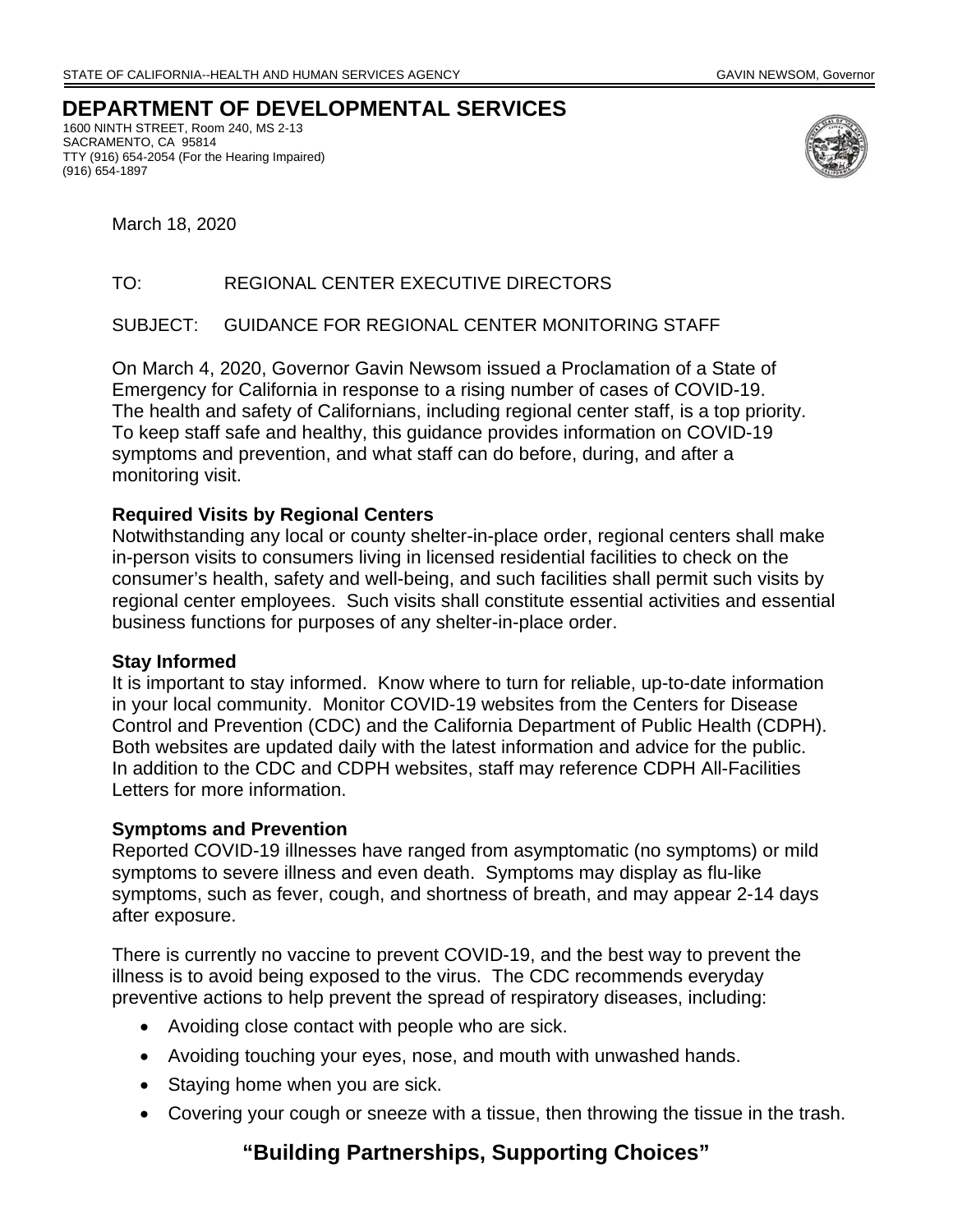Regional Center Executive Directors March 18, 2020 Page two

- Cleaning and disinfecting frequently touched objects and surfaces using a regular household cleaning spray or wipe.
- Washing your hands often with soap and water for at least 20 seconds, especially after going to the bathroom; before eating; and after blowing your nose, coughing, or sneezing. If soap and water are not readily available, use an alcohol-based hand sanitizer that contains at least 60% alcohol.

## **Monitoring Activities**

When conducting monitoring activities, precautions are encouraged prior to, during and after the visit. Recommended precautions are outlined below.

### *Before entering the facility***:**

- Verify the home or facility is safe to enter. When making an announced visit, consider calling the home or facility prior to entry to inquire whether there are any suspected or confirmed cases of COVID-19. If the home or facility is subject to quarantine by a local public health department, do not visit or enter the facility. Confirm with the provider that reporting was done of any presumptive or positive cases. Speak with your manager to discuss options and reschedule the visit and document your attempt to conduct your monitoring visit.
- If making an unannounced monitoring visit, upon entry to the home or facility, ask the licensee or administrator if there are any persons in the residence or facility staff that may have respiratory signs or symptoms of COVID-19. In addition, ask whether there have been staff in the home who have tested positive for COVID-19 or who were exposed to any individuals with COVID-19. If there are persons identified who are displaying symptoms of COVID-19 or who may have or have tested positive for COVID-19, do not stay in the home. Obtain as much information as possible for reporting purposes such as staffing levels, precautions currently taken; visualize the residents and condition, and exit the home or facility.
- When possible, have an N95 mask and hand sanitizer with you prior to entering the home, in the event you need to use protection while obtaining information from staff.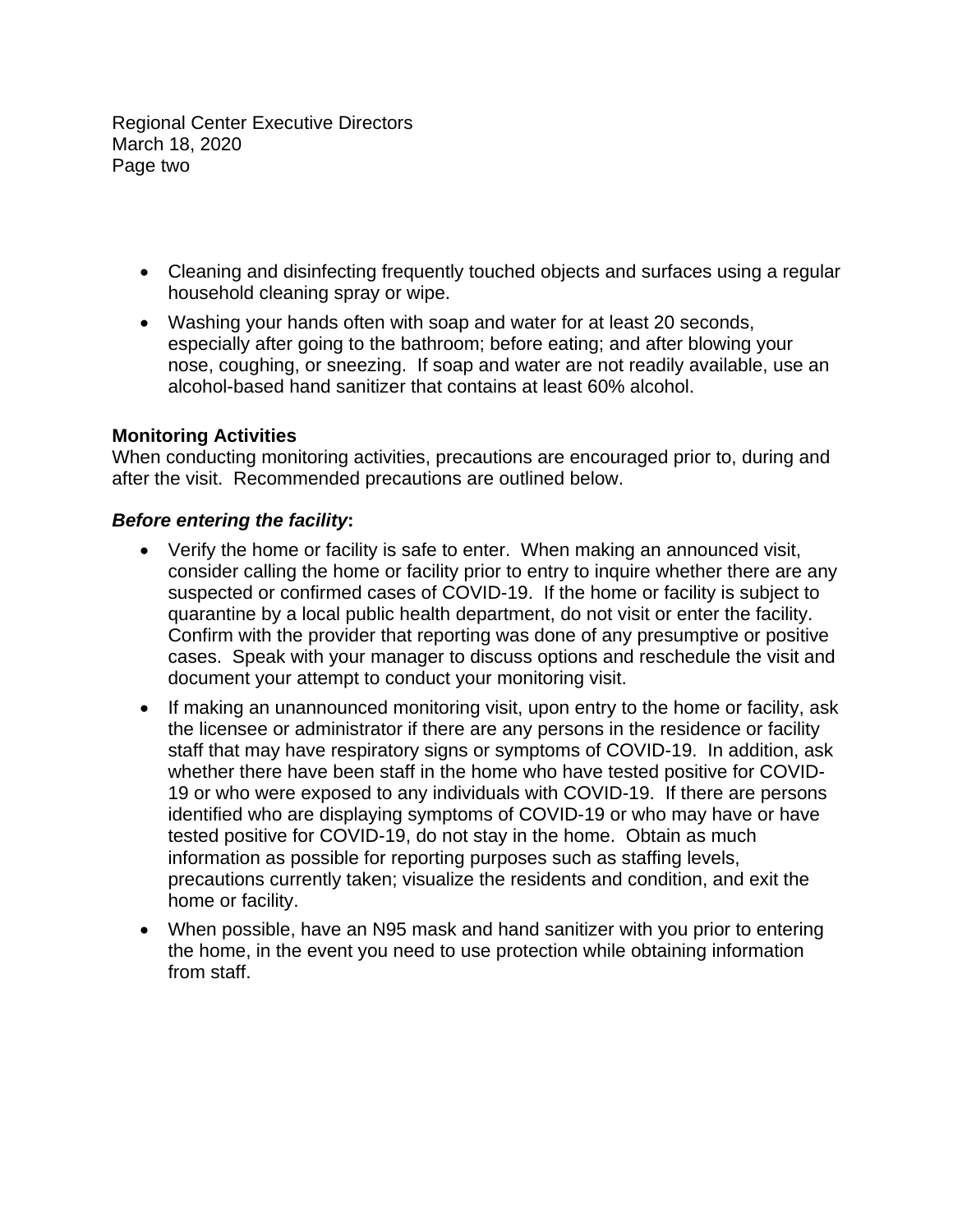Regional Center Executive Directors March 18, 2020 Page three

## *When the determination is made that it is safe to stay on-site during a visit:*

- Avoid touching your eyes, nose, and mouth with unwashed hands. Practice good hand hygiene*.* Wash your hands often with soap and water for at least 20 seconds or use an alcohol-based hand sanitizer that contains 60 to 95% alcohol, covering all surfaces of your hands and rubbing them together until they feel dry. Soap and water should be used preferentially if hands are visibly dirty.
- Put on personal protective equipment if you feel it necessary during your visit.
- Maintain social distancing of 6 feet from other individuals while on-site.
- If you think you may have been exposed to COVID-19 while visiting the home or facility, contact your manager.

## *After the monitoring visit:*

 Keep vigilant of your own well-being and watch for respiratory signs or symptoms of COVID-19. If you should feel flu-like symptoms, such as fever, cough, and shortness of breath after 2-14 days, contact your local health department and health care provider.

## **Certificate of Medical Clearance**

Staff with confirmed COVID-19 should be in frequent communication with a healthcare provider and the local public health department. If you have been instructed by your healthcare provider or the local public health department to quarantine or self-monitor, a certificate of medical clearance must be obtained from your healthcare provider or the local public health department before returning to work or conducting facility visits.

Monitoring staff may also recommend licensees visit the following websites for current information regarding COVID-19:

- The World Health Organization www.who.int
- www.cdc.gov Centers for Disease Control and Prevention
- www.cdph.ca.gov California Department of Public Health
- Community Care Licensing Division www.cdss.ca.gov/inforesources/community-care-licensing